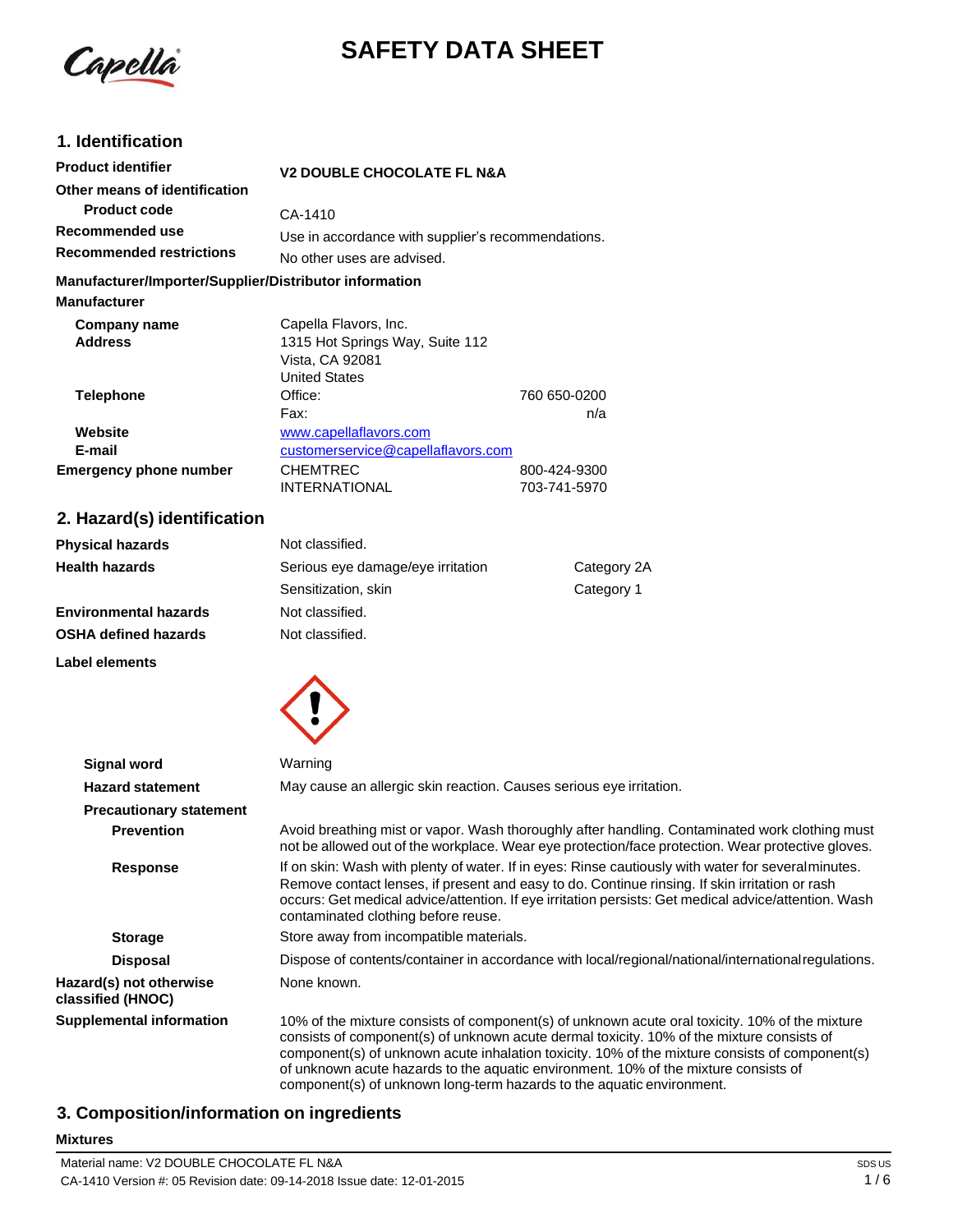| <b>Chemical name</b>                     | Common name and synonyms | <b>CAS number</b> | %         |
|------------------------------------------|--------------------------|-------------------|-----------|
| PROPYLENE GLYCOL<br><b>NOM</b><br>NFI    |                          | 57-55-6           | $60 - 70$ |
| VANILLIN #234                            |                          | 121-33-5          | $10 - 20$ |
| ETHYL MALTOL NOM #169                    |                          | 4940-11-8         | $1 - < 3$ |
| <b>ISOVALERALDEHYDE</b><br>#111          |                          | 590-86-3          | < 0.2     |
| Other components below reportable levels |                          |                   | $10 - 20$ |

Other components below reportable levels

\*Designates that a specific chemical identity and/or percentage of composition has been withheld as a trade secret.

# **4. First-aid measures**

| <b>Inhalation</b>                                                            | Move to fresh air. Call a physician if symptoms develop or persist.                                                                                                                                    |
|------------------------------------------------------------------------------|--------------------------------------------------------------------------------------------------------------------------------------------------------------------------------------------------------|
| <b>Skin contact</b>                                                          | Remove contaminated clothing immediately and wash skin with soap and water. In case of<br>eczema or other skin disorders: Seek medical attention and take along these instructions.                    |
| Eye contact                                                                  | Immediately flush eyes with plenty of water for at least 15 minutes. Remove contact lenses, if<br>present and easy to do. Continue rinsing. Get medical attention if irritation develops and persists. |
| Ingestion                                                                    | Rinse mouth. Get medical attention if symptoms occur.                                                                                                                                                  |
| <b>Most important</b><br>symptoms/effects, acute and<br>delayed              | Severe eye irritation. Symptoms may include stinging, tearing, redness, swelling, and blurred<br>vision. May cause an allergic skin reaction. Dermatitis. Rash.                                        |
| Indication of immediate<br>medical attention and special<br>treatment needed | Provide general supportive measures and treat symptomatically. Keep victim under observation.<br>Symptoms may be delayed.                                                                              |
| <b>General information</b>                                                   | Ensure that medical personnel are aware of the material(s) involved, and take precautions to<br>protect themselves. Wash contaminated clothing before reuse.                                           |
| 5. Fire-fighting measures                                                    |                                                                                                                                                                                                        |
| Suitable extinguishing media                                                 | Alcohol resistant foam. Powder. Carbon dioxide (CO2).                                                                                                                                                  |
| Unsuitable extinguishing<br>media                                            | Do not use water jet as an extinguisher, as this will spread the fire.                                                                                                                                 |
| Specific hazards arising from<br>the chemical                                | During fire, gases hazardous to health may be formed.                                                                                                                                                  |

**Special protective equipment and precautions for firefighters** Self-contained breathing apparatus and full protective clothing must be worn in case of fire. Move containers from fire area if you can do so without risk.

**equipment/instructions Specific methods General fire hazards** Use standard firefighting procedures and consider the hazards of other involved materials. No unusual fire or explosion hazards noted.

### **6. Accidental release measures**

**Fire fighting**

| Personal precautions,<br>protective equipment and<br>emergency procedures | Keep unnecessary personnel away. Keep people away from and upwind of spill/leak. Wear<br>appropriate protective equipment and clothing during clean-up. Avoid breathing mist or vapor. Do<br>not touch damaged containers or spilled material unless wearing appropriate protective clothing.<br>Ensure adequate ventilation. Local authorities should be advised if significant spillages cannot be<br>contained. For personal protection, see section 8 of the SDS. |
|---------------------------------------------------------------------------|-----------------------------------------------------------------------------------------------------------------------------------------------------------------------------------------------------------------------------------------------------------------------------------------------------------------------------------------------------------------------------------------------------------------------------------------------------------------------|
| <b>Methods and materials for</b><br>containment and cleaning up           | Use water spray to reduce vapors or divert vapor cloud drift.<br>Large Spills: Stop the flow of material, if this is without risk. Dike the spilled material, where this is<br>possible. Absorb in vermiculite, dry sand or earth and place into containers. Following product<br>recovery, flush area with water.                                                                                                                                                    |
|                                                                           | Small Spills: Wipe up with absorbent material (e.g. cloth, fleece). Clean surface thoroughly to<br>remove residual contamination.                                                                                                                                                                                                                                                                                                                                     |
|                                                                           | Never return spills to original containers for re-use. For waste disposal, see section 13 of the SDS.                                                                                                                                                                                                                                                                                                                                                                 |
| <b>Environmental precautions</b>                                          | Avoid discharge into drains, water courses or onto the ground.                                                                                                                                                                                                                                                                                                                                                                                                        |
| 7. Handling and storage                                                   |                                                                                                                                                                                                                                                                                                                                                                                                                                                                       |
| <b>Precautions for safe handling</b>                                      | Avoid breathing mist or vapor. Avoid contact with eyes, skin, and clothing. Avoid prolonged<br>exposure. Provide adequate ventilation. Wear appropriate personal protective equipment. Observe                                                                                                                                                                                                                                                                        |

good industrial hygiene practices.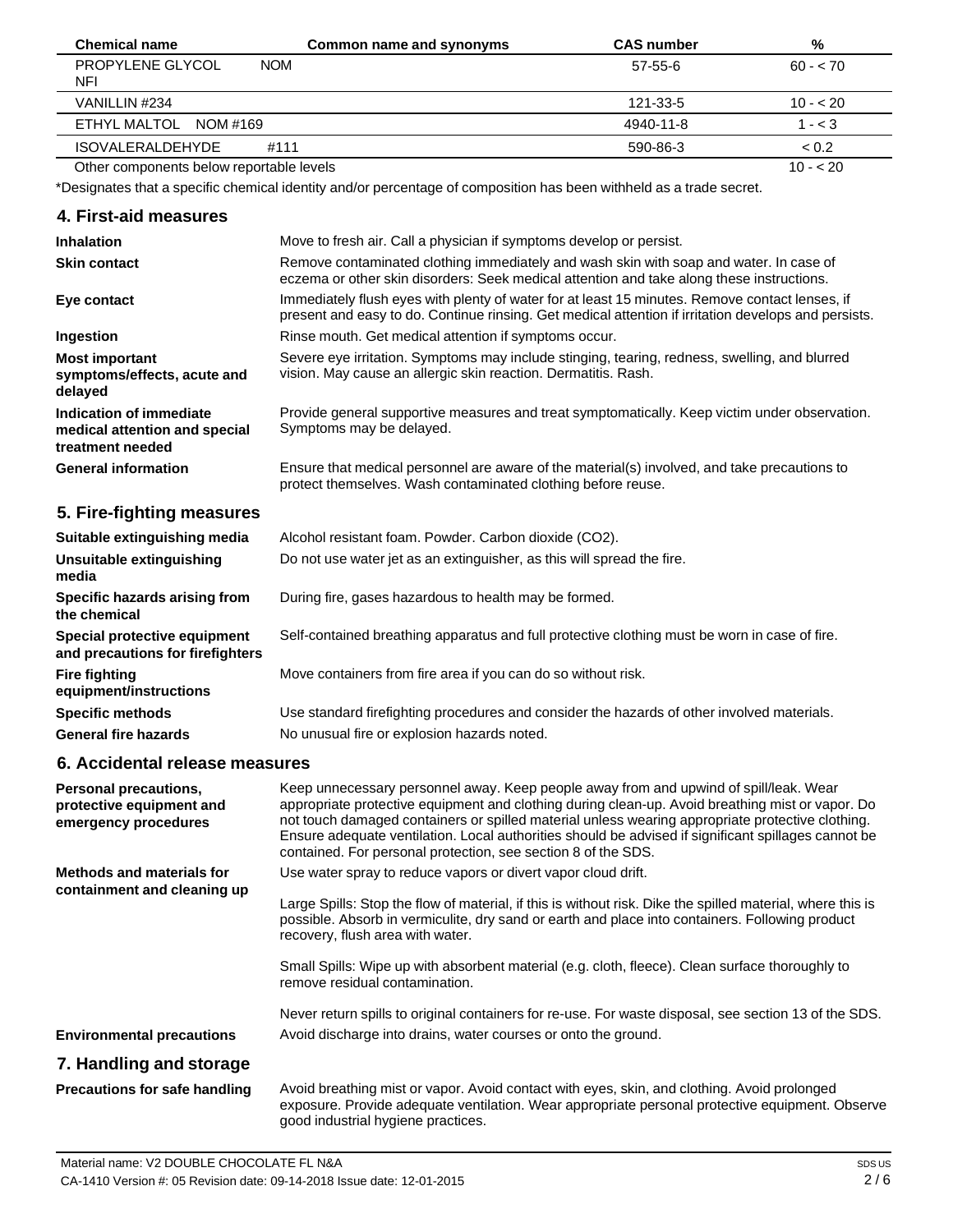# **8. Exposure controls/personal protection**

#### **Occupational exposure limits**

The following constituents are the only constituents of the product which have a PEL, TLV or other recommended exposure limit. At this time, the other constituents have no known exposure limits.

|                                           | US. Workplace Environmental Exposure Level (WEEL) Guides                                                                                                                                                                                                                                                                                                                                                                           |                                                            |             |  |
|-------------------------------------------|------------------------------------------------------------------------------------------------------------------------------------------------------------------------------------------------------------------------------------------------------------------------------------------------------------------------------------------------------------------------------------------------------------------------------------|------------------------------------------------------------|-------------|--|
| <b>Components</b>                         | <b>Type</b>                                                                                                                                                                                                                                                                                                                                                                                                                        | Value                                                      | <b>Form</b> |  |
| PROPYLENE GLYCOL<br>NOM NFI (CAS 57-55-6) | <b>TWA</b>                                                                                                                                                                                                                                                                                                                                                                                                                         | $10 \text{ mg/m}$ 3                                        | Aerosol.    |  |
| VANILLIN #234 (CAS<br>$121 - 33 - 5$      | <b>TWA</b>                                                                                                                                                                                                                                                                                                                                                                                                                         | 10 mg/m3                                                   |             |  |
| <b>Biological limit values</b>            |                                                                                                                                                                                                                                                                                                                                                                                                                                    | No biological exposure limits noted for the ingredient(s). |             |  |
| Appropriate engineering<br>controls       | Good general ventilation (typically 10 air changes per hour) should be used. Ventilation rates<br>should be matched to conditions. If applicable, use process enclosures, local exhaust ventilation, or<br>other engineering controls to maintain airborne levels below recommended exposure limits. If<br>exposure limits have not been established, maintain airborne levels to an acceptable level. Provide<br>eyewash station. |                                                            |             |  |
|                                           | Individual protection measures, such as personal protective equipment                                                                                                                                                                                                                                                                                                                                                              |                                                            |             |  |
| <b>Eye/face protection</b>                | Face shield is recommended. Wear safety glasses with side shields (or goggles).                                                                                                                                                                                                                                                                                                                                                    |                                                            |             |  |
| <b>Skin protection</b>                    |                                                                                                                                                                                                                                                                                                                                                                                                                                    |                                                            |             |  |
| <b>Hand protection</b>                    | Wear appropriate chemical resistant gloves.                                                                                                                                                                                                                                                                                                                                                                                        |                                                            |             |  |
| Other                                     | Wear appropriate chemical resistant clothing. Use of an impervious apron is recommended.                                                                                                                                                                                                                                                                                                                                           |                                                            |             |  |
| <b>Respiratory protection</b>             | In case of insufficient ventilation, wear suitable respiratory equipment.                                                                                                                                                                                                                                                                                                                                                          |                                                            |             |  |
| <b>Thermal hazards</b>                    | Wear appropriate thermal protective clothing, when necessary.                                                                                                                                                                                                                                                                                                                                                                      |                                                            |             |  |
| <b>General hygiene</b><br>considerations  | Always observe good personal hygiene measures, such as washing after handling the material<br>and before eating, drinking, and/or smoking. Routinely wash work clothing and protective<br>equipment to remove contaminants. Contaminated work clothing should not be allowed out of the<br>workplace.                                                                                                                              |                                                            |             |  |

### **9. Physical and chemical properties**

| Appearance                                   |                                    |
|----------------------------------------------|------------------------------------|
| <b>Physical state</b>                        | Liquid.                            |
| Form                                         | Liquid.                            |
| Color                                        | Not available.                     |
| Odor                                         | Not available.                     |
| Odor threshold                               | Not available.                     |
| рH                                           | Not available.                     |
| Melting point/freezing point                 | -74.2 °F (-59 °C) estimated        |
| Initial boiling point and boiling<br>range   | 370.76 °F (188.2 °C) estimated     |
| <b>Flash point</b>                           | > 220.0 °F (> 104.4 °C) Closed Cup |
| <b>Evaporation rate</b>                      | Not available.                     |
| Flammability (solid, gas)                    | Not applicable.                    |
| Upper/lower flammability or explosive limits |                                    |
| <b>Flammability limit - lower</b><br>(%)     | Not available.                     |
| <b>Flammability limit - upper</b><br>$(\%)$  | Not available.                     |
| Explosive limit - lower (%)                  | Not available.                     |
| Explosive limit - upper (%)                  | Not available.                     |
| Vapor pressure                               | 0.13 hPa estimated                 |
| Vapor density                                | Not available.                     |
| <b>Relative density</b>                      | Not available.                     |
|                                              |                                    |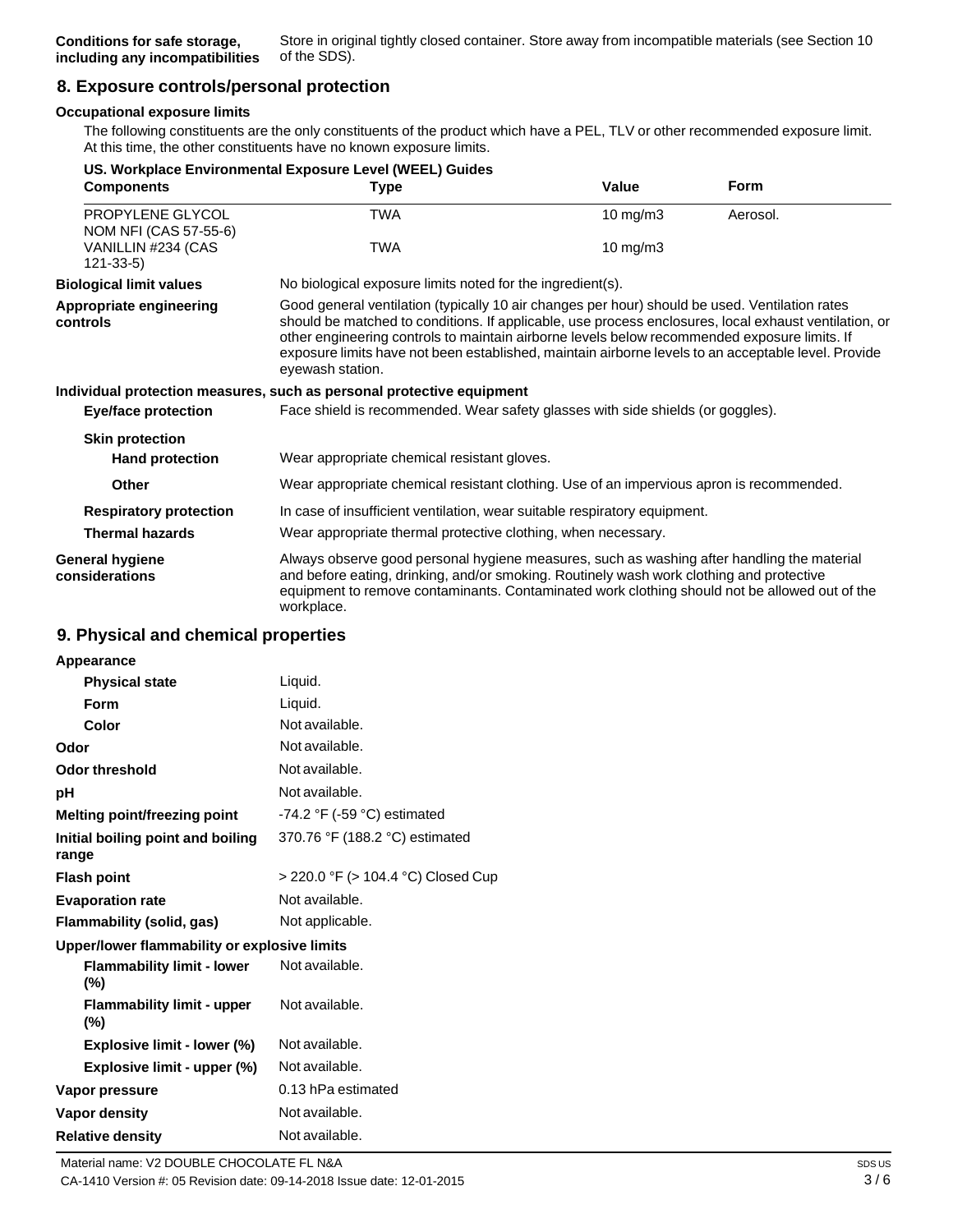| Solubility(ies)                                   |                              |
|---------------------------------------------------|------------------------------|
| Solubility (water)                                | Not available.               |
| <b>Partition coefficient</b><br>(n-octanol/water) | Not available.               |
| <b>Auto-ignition temperature</b>                  | 700 °F (371.11 °C) estimated |
| Decomposition temperature                         | Not available.               |
| <b>Viscosity</b>                                  | Not available.               |
| <b>Other information</b>                          |                              |
| <b>Explosive properties</b>                       | Not explosive.               |
| <b>Flammability class</b>                         | Combustible IIIB estimated   |
| <b>Oxidizing properties</b>                       | Not oxidizing.               |
| <b>Refractive index</b>                           | 1.4426 - 1.4726              |
| <b>Specific gravity</b>                           | 1.06 - 1.09                  |
|                                                   |                              |

## **10. Stability and reactivity**

| <b>Reactivity</b>                            | The product is stable and non-reactive under normal conditions of use, storage and transport. |
|----------------------------------------------|-----------------------------------------------------------------------------------------------|
| <b>Chemical stability</b>                    | Material is stable under normal conditions.                                                   |
| <b>Possibility of hazardous</b><br>reactions | No dangerous reaction known under conditions of normal use.                                   |
| <b>Conditions to avoid</b>                   | Contact with incompatible materials.                                                          |
| Incompatible materials                       | Strong oxidizing agents.                                                                      |
| <b>Hazardous decomposition</b><br>products   | No hazardous decomposition products are known.                                                |

# **11. Toxicological information**

#### **Information on likely routes of exposure**

| <b>Inhalation</b>                                                                  | Prolonged inhalation may be harmful.                                                                                                                            |
|------------------------------------------------------------------------------------|-----------------------------------------------------------------------------------------------------------------------------------------------------------------|
| <b>Skin contact</b>                                                                | May cause an allergic skin reaction.                                                                                                                            |
| Eye contact                                                                        | Causes serious eye irritation.                                                                                                                                  |
| Ingestion                                                                          | Expected to be a low ingestion hazard.                                                                                                                          |
| Symptoms related to the<br>physical, chemical and<br>toxicological characteristics | Severe eye irritation. Symptoms may include stinging, tearing, redness, swelling, and blurred<br>vision. May cause an allergic skin reaction. Dermatitis. Rash. |

#### **Information on toxicological effects**

| <b>Acute toxicity</b>                | Not known.                                             |
|--------------------------------------|--------------------------------------------------------|
| <b>Skin corrosion/irritation</b>     | Prolonged skin contact may cause temporary irritation. |
| Serious eye damage/eye<br>irritation | Causes serious eye irritation.                         |

#### **Respiratory or skin sensitization**

| <b>Respiratory sensitization</b>                                                                                                              | Not a respiratory sensitizer.                     |
|-----------------------------------------------------------------------------------------------------------------------------------------------|---------------------------------------------------|
| <b>Skin sensitization</b>                                                                                                                     | May cause an allergic skin reaction.              |
| No data available to indicate product or any components present at greater than 0.1% are<br>Germ cell mutagenicity<br>mutagenic or genotoxic. |                                                   |
| Carcinogenicity                                                                                                                               | Not classifiable as to carcinogenicity to humans. |

# **IARC Monographs. Overall Evaluation of Carcinogenicity**

Not listed.

**single exposure**

**OSHA Specifically Regulated Substances (29 CFR 1910.1001-1050)**

Not regulated.

### **US. National Toxicology Program (NTP) Report on Carcinogens** Not listed.

**Reproductive toxicity Specific target organ toxicity -** This product is not expected to cause reproductive or developmental effects. Not classified.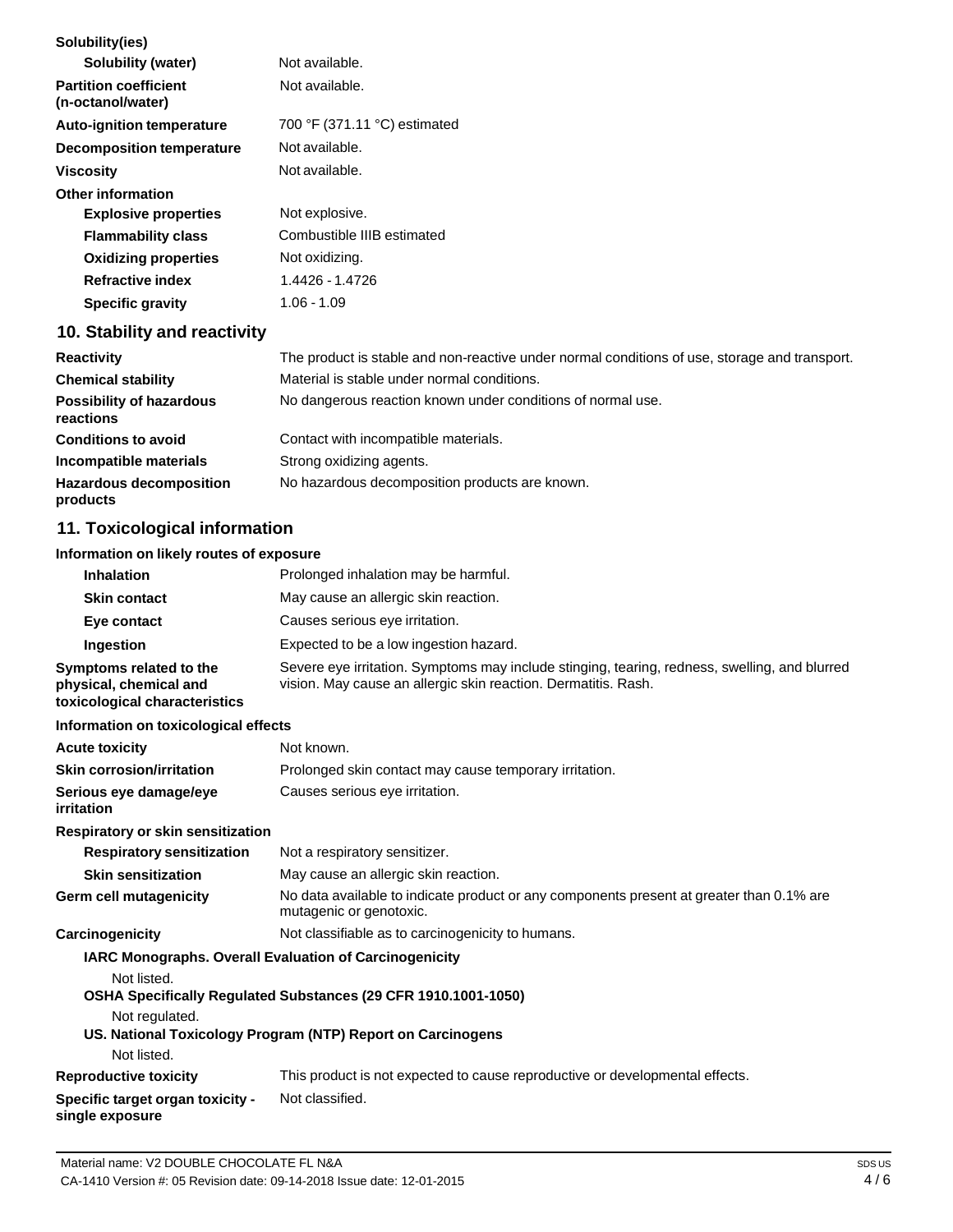| Specific target organ toxicity -<br>repeated exposure                                  | Not classified.                                                                                                                                                                                                        |
|----------------------------------------------------------------------------------------|------------------------------------------------------------------------------------------------------------------------------------------------------------------------------------------------------------------------|
| <b>Aspiration hazard</b>                                                               | Not an aspiration hazard.                                                                                                                                                                                              |
| <b>Chronic effects</b>                                                                 | Prolonged inhalation may be harmful.                                                                                                                                                                                   |
| 12. Ecological information                                                             |                                                                                                                                                                                                                        |
| <b>Ecotoxicity</b>                                                                     | The product is not classified as environmentally hazardous. However, this does not exclude the<br>possibility that large or frequent spills can have a harmful or damaging effect on the environment.                  |
| <b>Persistence and degradability</b>                                                   |                                                                                                                                                                                                                        |
| <b>Bioaccumulative potential</b>                                                       |                                                                                                                                                                                                                        |
| Partition coefficient n-octanol / water (log Kow)<br>PROPYLENE GLYCOL<br>VANILLIN #234 | NOM NFI<br>$-0.92$<br>1.37                                                                                                                                                                                             |
| <b>Mobility in soil</b>                                                                | No data available.                                                                                                                                                                                                     |
| Other adverse effects                                                                  | No other adverse environmental effects (e.g. ozone depletion, photochemical ozone creation<br>potential, endocrine disruption, global warming potential) are expected from this component.                             |
| 13. Disposal considerations                                                            |                                                                                                                                                                                                                        |
| <b>Disposal instructions</b>                                                           | Collect and reclaim or dispose in sealed containers at licensed waste disposal site. Dispose of<br>contents/container in accordance with local/regional/national/international regulations.                            |
| <b>Local disposal regulations</b>                                                      | Dispose in accordance with all applicable regulations.                                                                                                                                                                 |
| Hazardous waste code                                                                   | The waste code should be assigned in discussion between the user, the producer and the waste<br>disposal company.                                                                                                      |
| Waste from residues / unused<br>products                                               | Dispose of in accordance with local regulations. Empty containers or liners may retain some<br>product residues. This material and its container must be disposed of in a safe manner (see:<br>Disposal instructions). |
| <b>Contaminated packaging</b>                                                          | Since emptied containers may retain product residue, follow label warnings even after container is<br>emptied. Empty containers should be taken to an approved waste handling site for recycling or<br>disposal.       |
| <b>14. Transport information</b>                                                       |                                                                                                                                                                                                                        |

**DOT**

Not regulated as dangerous goods.

#### **IATA**

Not regulated as dangerous goods.

## **IMDG**

Not regulated as dangerous goods.

#### **Transport in bulk according to Annex II of MARPOL 73/78 and the IBC Code** Not established.

## **15. Regulatory information**

**US federal regulations**

This product is a "Hazardous Chemical" as defined by the OSHA Hazard Communication Standard, 29 CFR 1910.1200.

### **TSCA Section 12(b) Export Notification (40 CFR 707, Subpt. D)**

Not regulated.

**CERCLA Hazardous Substance List (40 CFR 302.4)**

Not listed.

**SARA 304 Emergency release notification**

Not regulated.

**OSHA Specifically Regulated Substances (29 CFR 1910.1001-1050)**

Not regulated.

# **Superfund Amendments and Reauthorization Act of 1986 (SARA)**

| <b>Hazard categories</b> |  |
|--------------------------|--|
|                          |  |

**Hazard categories** Immediate Hazard - Yes Delayed Hazard - No Fire Hazard - No Pressure Hazard - No Reactivity Hazard - No